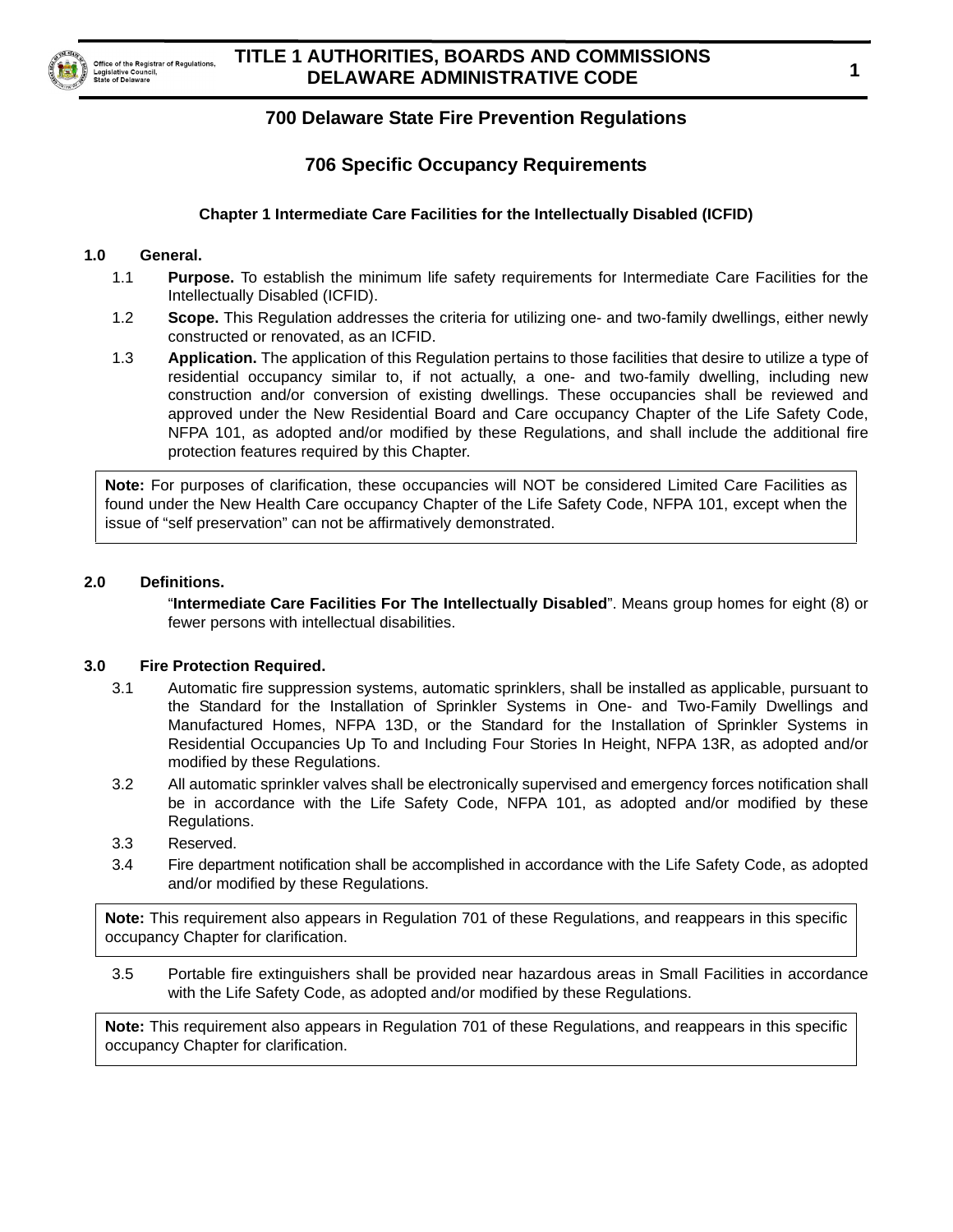3.6 Emergency lighting shall be installed in Small Facilities in accordance with the Life Safety Code, as adopted and/or modified by these Regulations.

**Note:** This requirement also appears in Regulation 701 of these Regulations, and reappears in this specific occupancy Chapter for clarification.

3.7 Means of egress shall be marked in Small Facilities in accordance with the Life Safety Code, as adopted and/or modified by these Regulations.

**Note:** This requirement also appears in Regulation 701 of these Regulations, and reappears in this specific occupancy Chapter for clarification.

### **13 DE Reg. 629 (11/01/09) 19 DE Reg. 843 (03/01/16)**

#### **Chapter 2 Bed and Breakfasts**

#### **1.0 General.**

- 1.1 Purpose. To establish minimum fire protection requirements for Bed and Breakfasts located within oneand two-family dwellings.
- 1.2 Scope. This Regulation may be utilized in the application of reviews and approvals for occupancies commonly known as Bed and Breakfasts to be made a part of an individual's dwelling place, a oneand two-family dwelling, within the restrictions stipulated herein.
- 1.3 Application. Bed and Breakfasts in one- and two-family dwellings include buildings containing not more than two (2) dwelling units in which each living unit is occupied by members of a single family with no more than six (6) outsiders, if any, accommodated in a maximum of three (3) rooms.

### **2.0 General Requirements.**

- 2.1 Not more than the second floor of the structure will be utilized for the rented rooms.
- 2.2 Each rented room shall have at least one primary means of escape and one secondary means of escape in accordance with the Chapter of the Life Safety Code, NFPA 101 that addresses One and Two-Family Dwellings, as adopted and/or modified by these Regulations.
- 2.3 A comprehensive smoke detection system is installed throughout the structure, and in accordance with the Chapter of the Life Safety Code, NFPA 101 that addresses One and Two-Family Dwellings and the Chapter of the Life Safety Code, NFPA 101 that addresses Building Services and Fire Protection Equipment, as adopted and/or modified by these Regulations.
- 2.4 Unvented fuel-fired heating equipment shall be prohibited in bathrooms and sleeping areas.

### *EXCEPTION: IN ALL OTHER AREAS, GAS SPACE HEATERS INSTALLED IN COMPLIANCE WITH NFPA 54, NATIONAL FUEL GAS CODE, AS ADOPTED AND/OR MODIFIED BY THESE REGULATIONS.*

**Note:** This requirement also appears in Regulation 701 and reappears in this specific occupancy Chapter for clarification.

**13 DE Reg. 629 (11/01/09) 19 DE Reg. 843 (03/01/16)**

### **Chapter 3 Apartment Buildings/Multi-Family Dwellings**

**1.0 General.**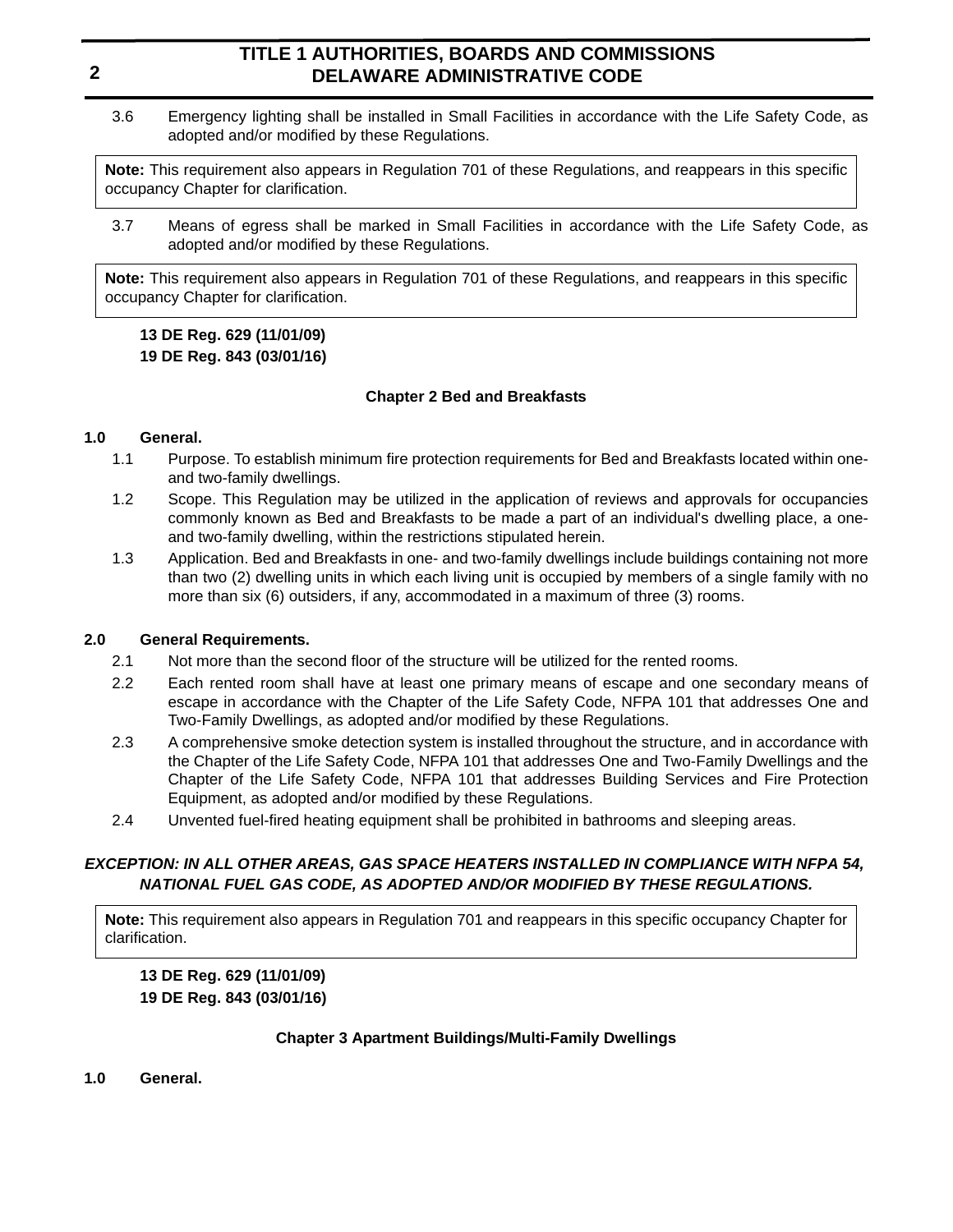- 1.1 **Purpose.** To establish the minimum fire protection requirements for apartment buildings and multifamily dwellings.
- 1.2 **Scope.** This Regulation addresses the criteria for the installation of fire alarm signaling and smoke detection systems in apartment buildings and multi-family dwellings.
- 1.3 **Application.** The application of this Regulation pertains to all apartment buildings and multi-family dwellings.

#### **2.0 Definitions.**

**"Apartment Buildings".** Any multi-family residential building containing three (3) or more living units with independent cooking and bathroom facilities, whether designated as apartments, tenements, garden apartments, condominiums, or by any other name, including any existing building or structure converted to use as an Apartment Building.

**"Existing Apartment Buildings".** Any apartment building constructed prior to the adoption of this Regulation.

#### **3.0 Fire Protection Systems Required in New Apartment Buildings.**

3.1 **Fire Alarm Signaling Systems.** All new apartment buildings shall be provided with a fire alarm signaling system in accordance with the Life Safety Code, NFPA 101, as adopted and/or modified by these Regulations.

# **EXCEPTION: WHERE EACH DWELLING UNIT IS SEPARATED FROM OTHER CONTIGUOUS DWELLING UNITS BY FIRE BARRIERS HAVING A FIRE RESISTANCE RATING OF NOT LESS THAN ONE HOUR, AND WHERE EACH DWELLING UNIT HAS EITHER ITS OWN INDEPENDENT EXIT OR ITS OWN INDEPENDENT STAIRWAY OR RAMP DISCHARGING AT GRADE.**

**Note:** This requirement also appears in Regulation 701 and reappears in this specific occupancy Chapter for clarification.

#### 3.2 Local Fire Alarm Signaling Systems.

3.2.1 Where there is a local fire alarm system with pull stations, a sign shall be provided for each pull station. The sign shall read as follows:

> LOCAL FIRE ALARM ONLY In Case of Fire 1. Activate Pull Station 2. Dial 911 for Fire Department Response

or similar wording acceptable to the State Fire Marshal.

3.2.2 The minimum size for each sign shall be three inches high by five inches wide (3"x5").

**Note:** The sign should be of durable construction and affixed firmly in the immediate vicinity of each pull station. The line of lettering should be a minimum of one half inch (1/2") high and use a plain font that is easy to read.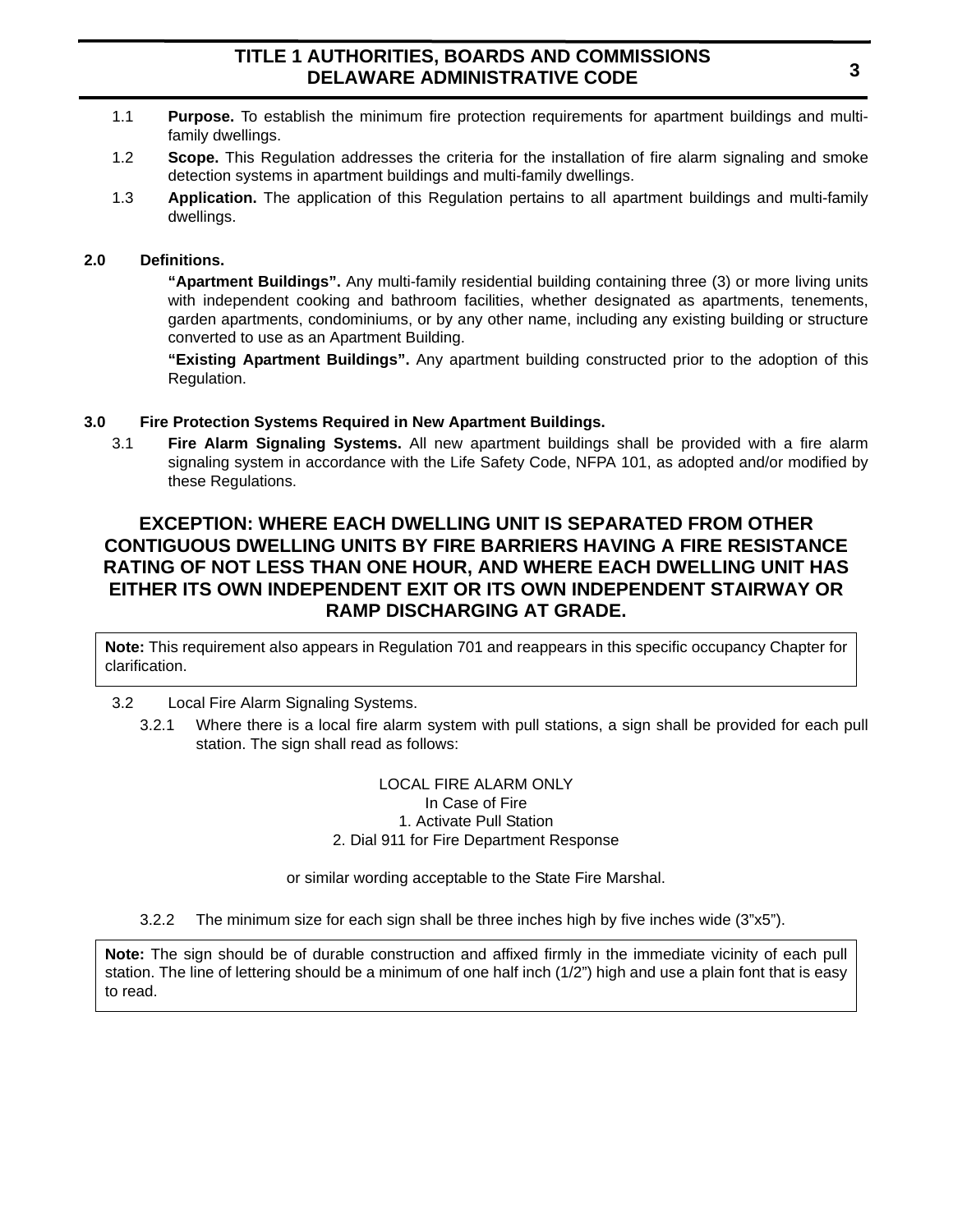3.3 Buildings with less than 12 individual living units are not required to provide off-site monitoring by the fire alarm signaling system for the approved, automatic sprinkler system.

**Note:** This requirement also appears in Regulation 701 and reappears in this specific occupancy Chapter for clarification.

### **19 DE Reg. 843 (03/01/16)**

### **4.0 Fire Protection Required in New and Existing Apartment Buildings.**

4.1 **Smoke Detection Systems Required.** All new apartment buildings shall be provided with an automatic smoke detection system in the interior corridors and/or hallways and/or stairways, in accordance with the Life Safety Code, NFPA 101, and the National Fire Alarm Code, NFPA 72, as adopted and/or modified by these Regulations.

# **EXCEPTION: WHERE EACH DWELLING UNIT IS SEPARATED FROM OTHER CONTIGUOUS DWELLING UNITS BY FIRE BARRIERS HAVING A FIRE RESISTANCE RATING OF NOT LESS THAN ONE HOUR, AND WHERE EACH DWELLING UNIT HAS EITHER ITS OWN INDEPENDENT EXIT OR ITS OWN INDEPENDENT STAIRWAY OR RAMP DISCHARGING AT GRADE.**

**Note:** This requirement also appears in Regulation 701 and reappears in this specific occupancy Chapter for clarification.

- 4.1.1 All required corridor smoke detection systems shall initiate the building fire alarm signaling system.
- 4.2 A corridor smoke detection system shall be installed in all apartment buildings in accordance with the Life Safety Code, NFPA 101, as adopted and/or modified by these Regulations.

**Note:** This requirement also appears in Regulation 701 and reappears in this specific occupancy Chapter for clarification.

- 4.3 **Multiple Station Smoke Detectors.** In each apartment or residential unit of an apartment building or multi-family residential occupancy, hardwired, battery back-up, single or multiple station smoke detectors shall be installed according to the following:
	- 4.3.1 One in each living unit located near the bedroom area(s); and
	- 4.3.2 One in each sleeping room and/or bedroom.
- 4.4 **Portable Fire Extinguishers.** All apartment buildings shall be provided with portable fire extinguishers, placed as follows:
	- 4.4.1 At least one extinguisher with a rating of at least 2A-10BC shall be located on each stairway landing of every stairway common to two or more apartment units.

# **EXCEPTION: IN LIEU OF THE ABOVE, THE OWNER MAY PROVIDE AT LEAST ONE EXTINGUISHER WITH A RATING OF AT LEAST 1A-10BC TO EACH INDIVIDUAL APARTMENT UNIT.**

4.4.2 Each hazard area (such as laundry room, storage area, etc.) shall be provided with at least one extinguisher with a minimum rating of 2A-20BC.

### **13 DE Reg. 629 (11/01/09)**

### **19 DE Reg. 843 (03/01/16)**

### **5.0 Heating, Ventilating, and Air Conditioning Equipment.**

Unvented fuel-fired heating equipment shall be prohibited in bathrooms and sleeping areas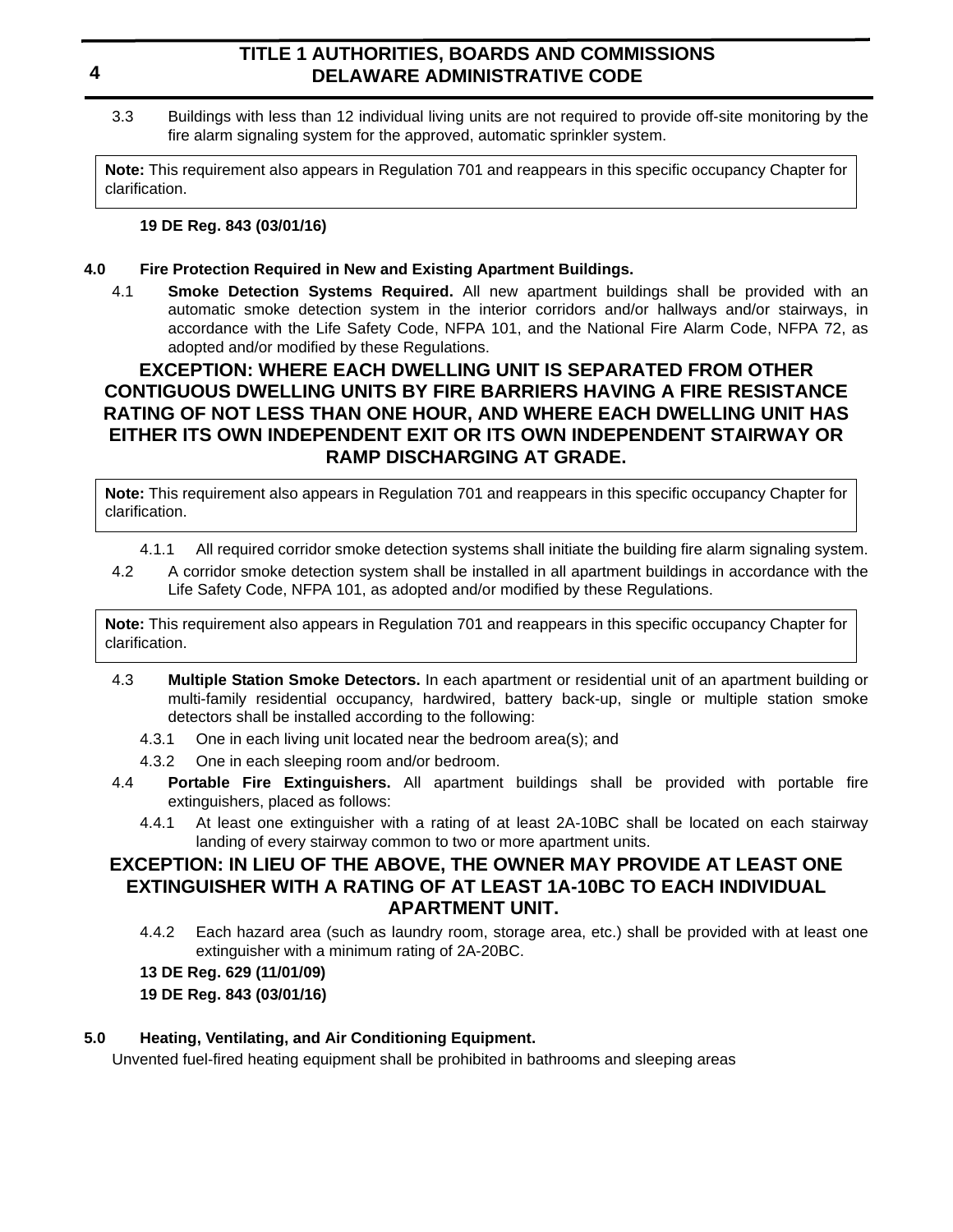## **EXCEPTION: IN ALL OTHER AREAS, GAS SPACE HEATERS INSTALLED IN COMPLIANCE WITH NFPA 54, NATIONAL FUEL GAS CODE, AS ADOPTED AND/OR MODIFIED BY THESE REGULATIONS.**

**Note:** This requirement also appears in Regulation 701 and reappears in this specific occupancy Chapter for clarification.

### **19 DE Reg. 843 (03/01/16)**

#### **6.0 Automatic Door Closing Devices Required On All Existing and New Apartment Buildings**

6.1 All living unit doors shall be required to be provided with self closing devices that will have the force to bring the door to the fully closed position upon being released after opening.

## **EXCEPTION: DOORS LEADING DIRECTLY TO THE EXTERIOR.**

- 6.2 Such doors as required in §6.1 shall be provided with a positive latching device that will cause the door to remain in the closed, latched position.
- 6.3 Such doors as required in §6.1 shall be a minimum of solid core construction, with only the minimum "peep-hole" opening therein; or in the case for new construction shall be in compliance with the appropriate specification of the State Fire Prevention Regulations in effect at the time of construction.
- 6.4 The State Fire Marshal, upon finding that the living unit doors do not meet the minimum solid core construction, as specified in §6.3 shall be authorized to write an order for the replacement of such doors, and will have a compliance date that is the same as the order for the State Fire Prevention Commission for compliance in providing the automatic door closing devices
- 6.5 Effective December 17, 1997, the owner of any complex, building or buildings shall have on file with the Office of State Fire Marshal, a corrective plan of action detailing the owner's timetable for complying with the provisions of these Regulations
- 6.6 Any violations of this Regulation shall be considered as violations of the State Fire Prevention Regulations and the State Fire Marshal will initiate such actions as specified in 16 **Del.C.** Ch. 66 for such violations.
- 6.7 Effective July 1, 2002, all new and existing apartment buildings, multi-family dwellings, etc., shall comply with the provisions of these Regulations.

**Note:** This Regulation applies only to the individual living unit entrance doors that open directly to a common interior hallway, stairway, or foyer. It is not to be applied to individual living unit doors within the living unit (such as bedroom doors), nor is it to be applied to the individual living unit doors that lead directly outside (such as a balcony or other exterior exit).

The required "positive latching device" as found in §6.2 of this Regulation is defined to be the standard type door set with knob, bolt, and keeper that holds a door in a closed position.

The required self closing device shall be of a type and number and an arrangement acceptable to the State Fire Marshal, whether a door closure or spring hinges or other like mechanisms are utilized.

Both the self closing devices and positive latching requirements are a performance standard and a functional test will determine that the door and mechanisms are in compliance with this Regulation.

Additionally, when requiring solid core construction, existing installations with a 1-3/4 inch thick solid bonded wood core door are considered satisfactory.

The terminology in this Regulation is consistent with and may in fact replicate the generally accepted definition and identification for such doors as to be found in nationally recognized codes, standards and specifications, including building codes, and door manufacturing industries.

#### **Chapter 4 Residential Smoke Detectors**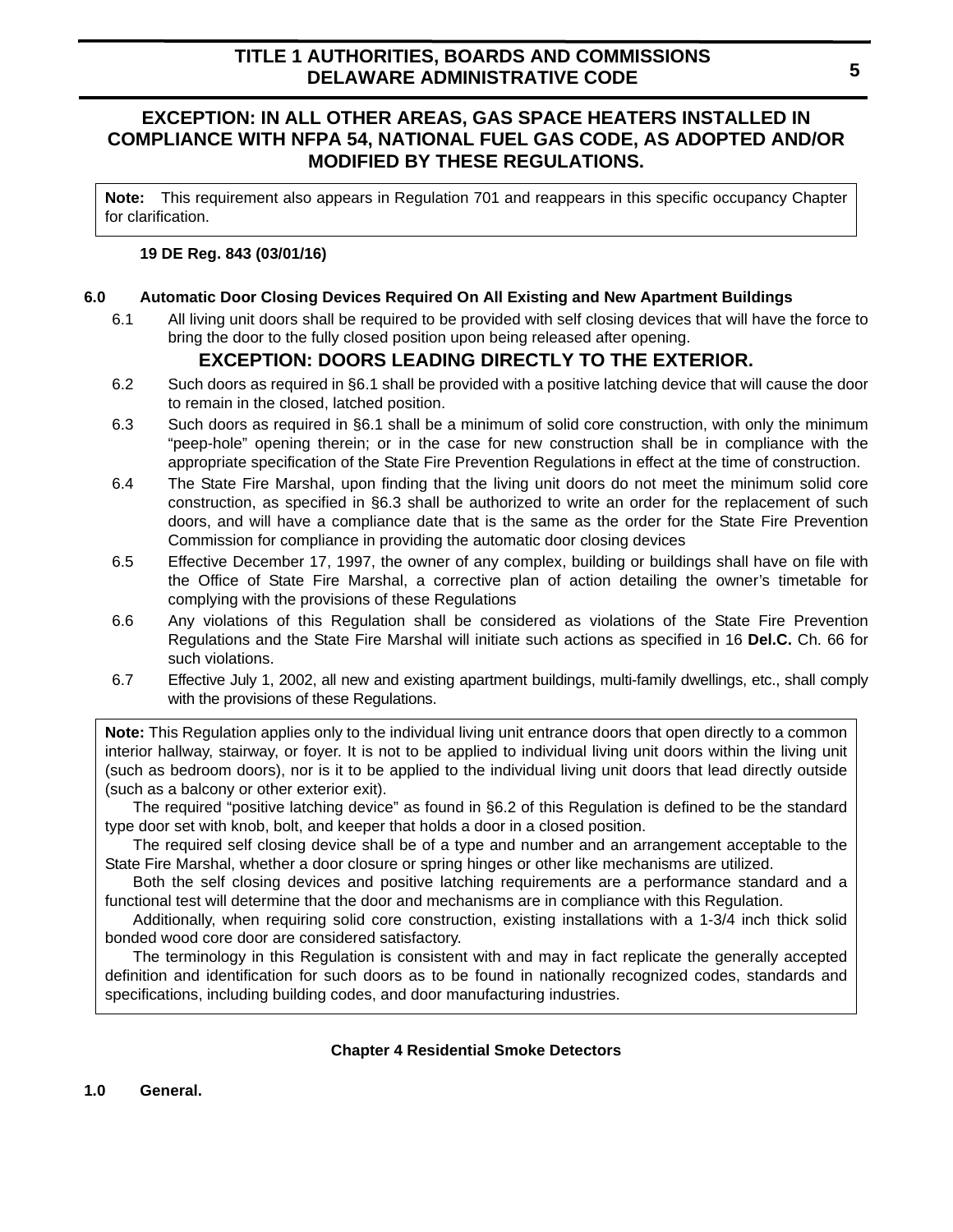- 1.1 **Purpose.** This Regulation is intended to be supplemental in nature to the 16 **Del.C.**, Ch. 66.
- 1.2 **Scope.** This Regulation addresses the criteria for the installation of smoke detectors in all residential occupancies.
- 1.3 **Application.** The application of this Regulation applies to all residential occupancies, used wholly or in part as a home, residence, dwelling, or sleeping place for one or more persons, either permanent or transient, including, but not limited to, any one- and two-family dwelling, mobile home, modular home, townhouse; lodging, rooming or boarding house; hotel, motel, bed and breakfast facility; dormitory, apartment or multi-family dwelling; board and care facility; or a residential occupancy by any other name, be it rented, leased or owned. (16 **Del.C.** §6631)

### **2.0 Definitions.**

**"Compliance Date".** The date by which any required new installation or retrofit work must be completed.

**"Existing Buildings".** Any building erected or built prior to the effective date of the legislation. (16 **Del.C.** §6631(3)).

**"Effective Date of Legislation".** 16 **Del.C.**, Chapter 66, relating to Smoke Detectors was enacted on June 30, 1993.

**"Interconnected Smoke Detectors"**. Two or more electrically operated smoke detectors wired together or operated through wireless battery power smoke detectors supervised by a listed control panel operating in such a manner so that the operation of any single smoke detector shall cause the alarm in all the smoke detectors and/or audible devices within the dwelling to sound.

**"Monitored Battery Power Supply".** The type of battery operated smoke detector that is constructed in such a manner as to provide a warning beep or tone when the installed battery is reaching the end of its useful electric charge.

**"Sleeping Area".** Any room or group of rooms utilized as a sleeping place, that are accessed from a common corridor or hallway. Sleeping areas separated by any other living space shall be considered to be a separate sleeping area.

### **16 DE Reg. 620 (12/01/12)**

### **3.0 One- and Two-Family Dwellings, Mobile Homes, Modular Homes, and Townhouses.**

- 3.1 Each new one- and two-family dwelling, mobile home, modular home, and townhouse built after the effective date of this legislation shall have smoke detection devices and/or smoke detection systems installed according to the following requirements:
	- 3.1.1 Shall be installed outside each separate sleeping area in the immediate vicinity of the bedrooms, and;
	- 3.1.2 Shall be installed on each additional story of the family living unit, including basements, but excluding crawl spaces and unfinished attics, if nothing is stored or kept in such areas, and;
	- 3.1.3 The smoke detection devices or system shall be interconnected, so that operation of any smoke detection device shall cause the alarm-sounding devices in all smoke detectors within the dwelling or building to sound, and;
	- 3.1.4 The smoke detection devices shall be hard-wired or operated through wireless battery power and supervised by a listed control panel, into the building or occupancy's electrical system in accordance with the provisions of the National electric Code, NFPA 70, as adopted and/or modified by these Regulations, and;
	- 3.1.5 Each hard-wired or wireless battery powered, interconnected smoke detection device in the immediate vicinity of each bedroom area shall be equipped with a built-in battery back-up power supply, or one single station, battery operated smoke detection device shall be installed in the immediate vicinity of each bedroom area, in addition to the hard-wired smoke detection device. (16 **Del.C.** §6632(a)(1) and §6632(a)(2))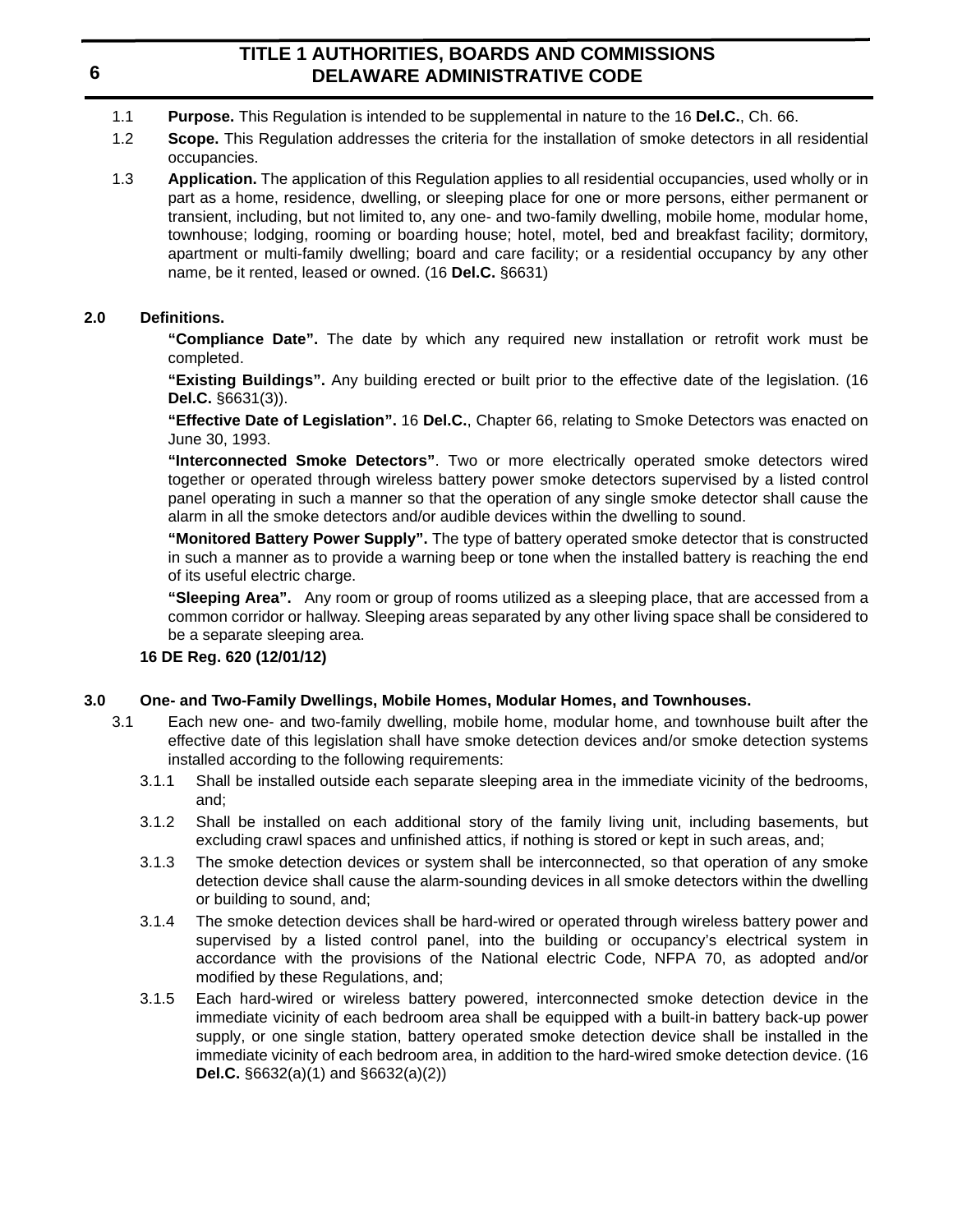- 3.2 Each one- and two-family dwelling, mobile home, modular home, and townhouse erected or built prior to the effective date of this legislation shall have smoke detection devices and/or smoke detection systems installed according to the following requirements:
	- 3.2.1 Shall be installed outside each separate sleeping area in the immediate vicinity of the bedrooms, and;
	- 3.2.2 Shall be installed on each additional story of the family living unit, including basements, but excluding crawl spaces and unfinished attics, if nothing is stored or kept in such areas, and;
	- 3.2.3 The smoke detection devices may be single-station, individual smoke detection devices approved by Underwriters Laboratories or the Factory Mutual Association, and powered by a monitored battery power supply. (16 **Del.C.** §6632(a)(3)).
- 3.3 Nothing contained in this section shall prohibit the owner of any one- and two-family dwelling, mobile home, modular home, or townhouse from installing an interconnected smoke detection system, in accordance with §3.1 of the Regulation. (16 **Del.C.** §6632(b)).

### **16 DE Reg. 620 (12/01/12)**

#### **4.0 Other Residential Occupancies.**

- 4.1 Each new and existing lodging, rooming, or boarding house; hotel, motel, or bed and breakfast facility; dormitory, apartment, or multi-family dwelling; board and care facility; or a residential occupancy by any other name shall have smoke detection devices and/or smoke detection systems installed in accordance with the following requirements:
	- 4.1.1 Shall be installed outside each separate sleeping area in the immediate vicinity of the bedrooms, and;
	- 4.1.2 Shall be installed in each bedroom and/or sleeping area, and;
	- 4.1.3 Shall be installed on each additional story of the occupancy, including basements and corridors, hallways and stairwells, on each floor according to the standards and specifications of the National Fire Alarm Code, NFPA 72, as adopted and/or modified by these Regulations, but excluding crawl spaces and unfinished attics, if nothing is stored or kept in such areas, or;
	- 4.1.4 Smoke detection devices and/or systems shall be installed in conformance with those provisions of the Life Safety Code, NFPA 101, as adopted and/or modified by these Regulations, for each particular occupancy, and;
	- 4.1.5 The smoke detection devices or system listed in §4.1.1, §4.1.2 and §4.1.3, except as otherwise specified herein, shall be interconnected, so that operation of any smoke detection device shall cause the alarm-sounding devices in all smoke detectors within the building, occupancy or within a separate zoned area to sound or, it shall initiate the building fire alarm system to provide an audible warning to all occupants of the building, and;
	- 4.1.6 The smoke detection devices and/or systems shall be hard-wired or operated through wireless battery power and supervised by a listed control panel, into the electrical system of the building or occupancy in accordance with the National Electric Code, NFPA 70, as adopted and/or modified by these Regulations.
- 4.2 With the approval of the State Fire Marshal, smoke detection devices in individual sleeping areas may be exempted from the requirement that they be interconnected if the building or occupancy is provided with an automatic smoke detection system in the hallways, corridors, and stairwells, or is connected to a building fire alarm system which will activate an alarm which is sufficiently audible to warn the occupants of the building of the impending danger of fire or hazard to life. This smoke detection system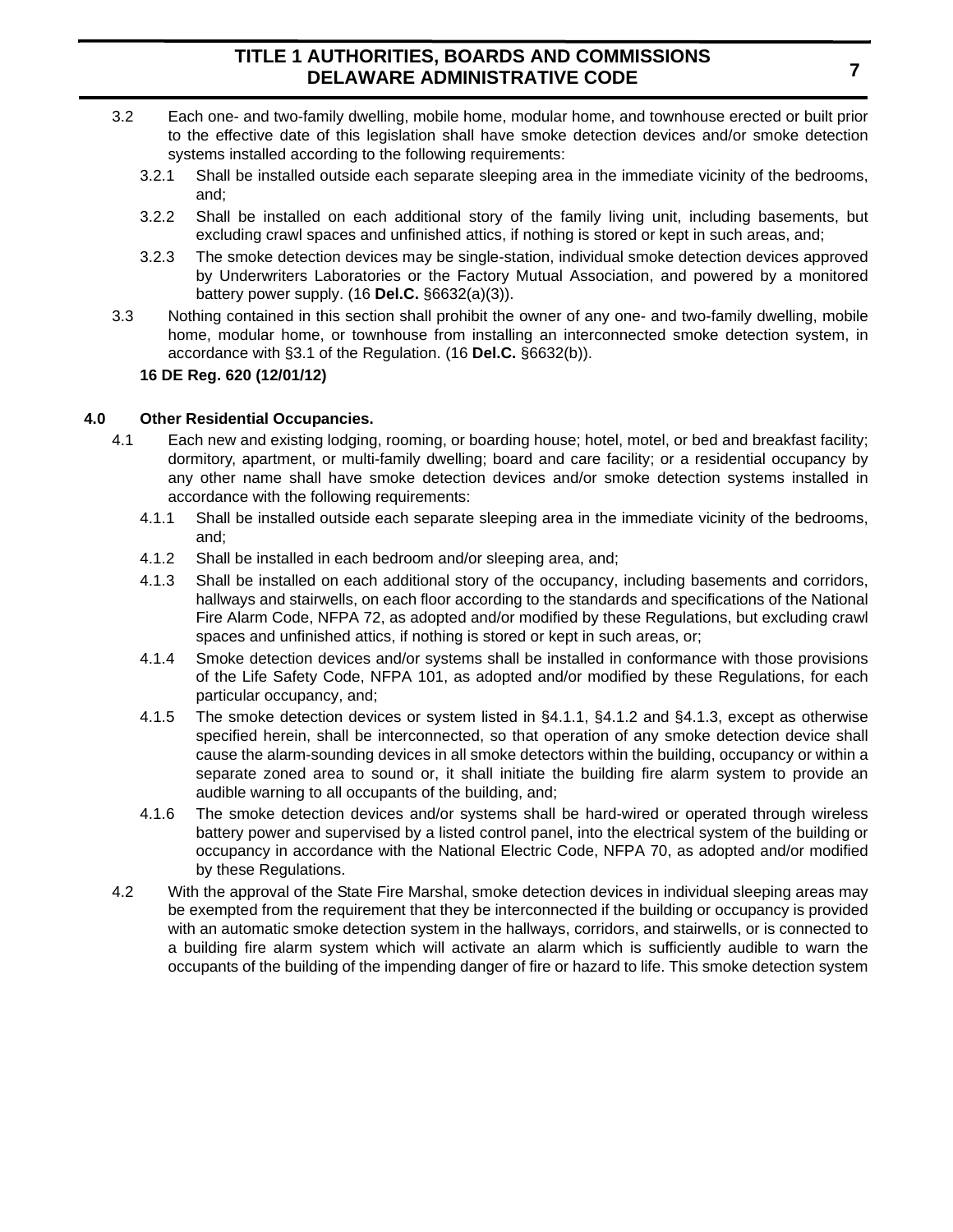and/or fire alarm system shall be installed in accordance with the National Fire Alarm Code, NFPA 72, as adopted and/or modified by these Regulations and this Statute. (16 **Del.C.** §6633(d)).

**Note:** While not specifically addressed in this Chapter, it is the expressed intent that smoke detection devices be required in individual sleeping rooms pursuant to the standards of the Life Safety Code, NFPA 101, and the National Fire Alarm Code, NFPA 72, as adopted and/or modified by these Regulations, pursuant to the language of this §4.2. If an exception is attainable, then the inference is to be made that the devices are required.

- 4.3 For all buildings or occupancies which are required to install smoke detection devices and/or systems under §4.1 or §4.2 of this Chapter, that do not have an auxiliary, emergency, or back-up power supply, each smoke detection device or smoke detection system shall utilize the type of smoke detection device, or system that has a built-in battery back-up power supply. (16 **Del.C.** §6633(e)).
- 4.4 Where there is a conflict between installation requirements, the more strict of the installation specifications for a particular occupancy shall apply. (16 **Del.C.** §6633(b)).
- 4.5 Plans and specifications for all smoke detection devices and systems required under §4.1 and §4.2 of this Chapter shall be submitted to the Office of State Fire Marshal, prior to installation, for review and approval. (§6633(f)).
- 4.6 It shall be the responsibility of the owner of a residential occupancy listed in §4.1 to install and maintain smoke detection devices as required by this Regulation.

## **EXCEPTION: WHERE THERE IS A TENANT OF A RENTED OR LEASED OCCUPANCY, STRUCTURE, OR BUILDING REQUIRED TO HAVE SMOKE DETECTION DEVICES AND/ OR SMOKE DETECTION SYSTEMS, AS REQUIRED IN THIS CHAPTER, AND THE RENTAL, LEASE AGREEMENT, OR CONTRACT IS FOR A PERIOD OF ONE MONTH OR MORE, SUCH TENANT SHALL BE RESPONSIBLE FOR THE MAINTENANCE OF ANY SMOKE DETECTION DEVICES, WITH RESPECT TO MAINTAINING AN OPERABLE BATTERY IN THE SMOKE DETECTION DEVICE, WITHIN THE INDIVIDUAL OR RENTED OR LEASED UNIT.**

## **16 DE Reg. 620 (12/01/12)**

## **5.0 Compliance Dates.**

- 5.1 For each newly erected or constructed one- and two-family dwelling, mobile home, modular home, or townhouse, the compliance date shall be the effective date of this Legislation. (16 **Del.C.** §6634(a)).
- 5.2 For all existing one- and two-family dwellings, mobile homes, modular homes, or townhouses, the compliance date shall be July 1, 1994. (16 **Del.C.** §6634(b)).
- 5.3 For all other newly erected or constructed residential occupancies listed in §4.0 of this Chapter, the compliance date shall be the effective date of the Legislation. (16 **Del.C.** §6634(c)).
- 5.4 For all other existing residential occupancies, erected or constructed prior to the effective date of the Legislation, the compliance date shall be July 1, 1996. (16 **Del.C.** §6634(d)).

## **6.0 Hard-Wired Smoke Detector Program.**

- 6.1 Purpose: To establish the rules and regulations for the installation of Hard-Wired Smoke Detectors pursuant to 16 **Del.C.** §6637 (Delaware Fire Detection Fund).
- 6.2 Application: This Regulation applies to owner-occupied, existing, one-family and two-family dwellings that are not equipped with smoke alarms.
	- 6.2.1 Approval for installations shall be established by the Office of the State Fire Marshal and priority will be afforded to dwellings with handicapped children, handicapped adults, infirm residents, and residents 62 years of age and older.
- 6.3 Installation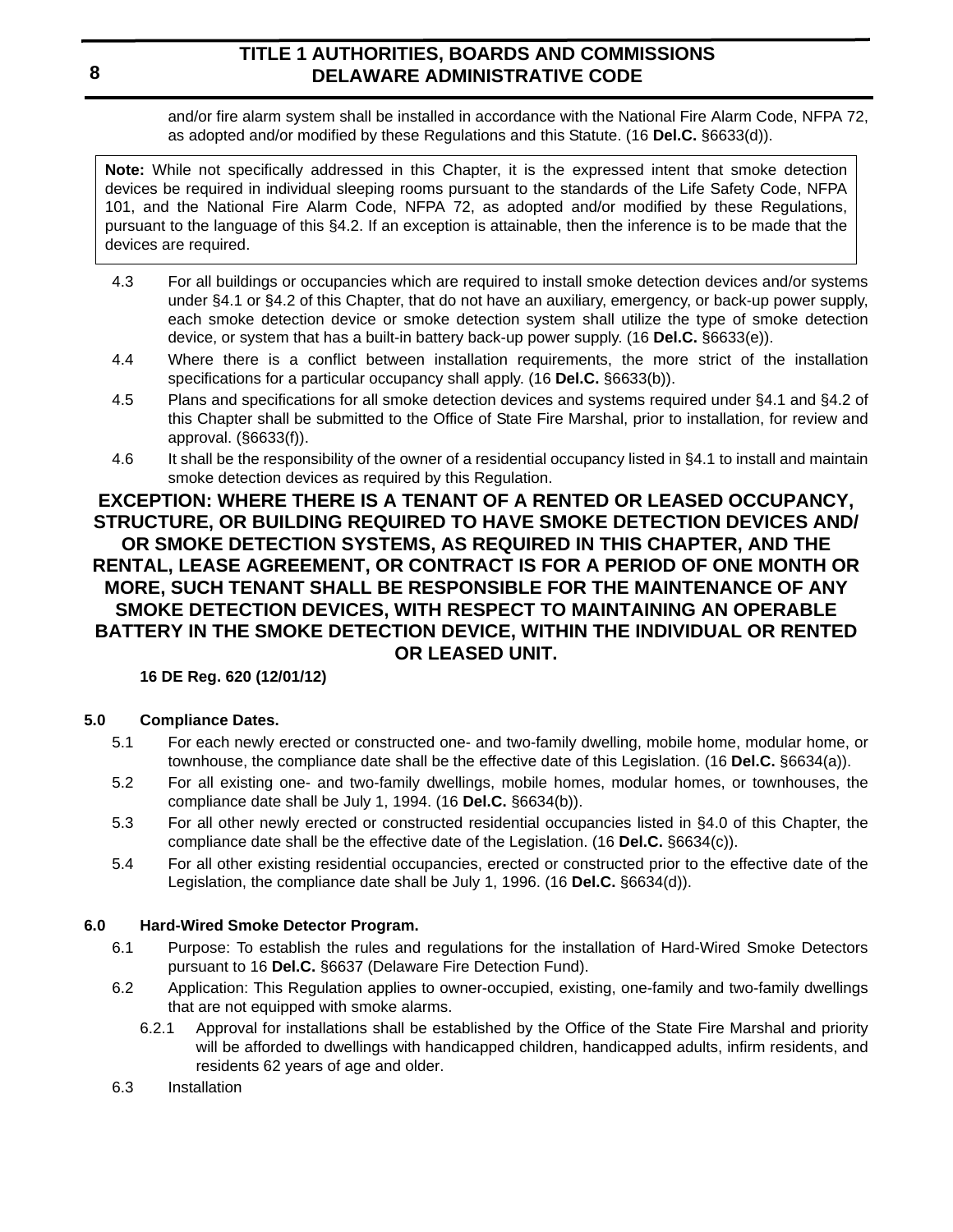- 6.3.1 Upon approval, hard wired single station smoke detectors with battery back-up shall be installed in the hallway of each sleeping area and on each additional story of family living units, including basements.
- 6.3.2 The smoke detection device is to be hard-wired into the building's electrical system in accordance with the provisions of the National Electrical Code (NFPA 70).
- 6.3.3 Owners shall have the opportunity to choose a licensed and insured electrician/installer from a list maintained by the Office of the State Fire Marshal.
- 6.3.4 The electrician/installer will contact the homeowner to make the necessary arrangements for the scheduling of the installation of hard-wired smoke detectors.
	- 6.3.4.1 The sole responsibility for the installation of a hard-wired smoke detector will be between the homeowner and the electrician/installer.
- 6.3.5 The installation shall be completed within thirty (30) days from the day the electrician/installer has been chosen. The homeowner will be responsible to provide access to the contractor for installation within the allotted time.
- 6.3.6 If a hard-wired smoke detector cannot be installed due to existing wiring conditions, a Single Station Battery Operated Smoke Alarm will be issued to the occupant as an alternative device.
	- 6.3.6.1 The electrician/installer will notify the Office of the State Fire Marshal if these wiring conditions exist.
	- 6.3.6.2 The Office of the State Fire Marshal will handle the projected change in the installation.
- 6.3.7 Upon completion the electrician/installer shall contact an Electrical Inspection Agency, recognized by the Office of the State Fire Marshal. The Electrical Inspection Agency shall inspect the wiring connected to the owner's electrical system for final approval.
	- 6.3.7.1 The homeowner will be notified when the electrical inspection will be conducted. The homeowner will be responsible to provide access for the Electrical Inspector to make the required inspection.
- 6.3.8 Upon approval by the Electrical Inspection Agency, the electrician/installer shall forward a copy of the approval certificate, along with an invoice for the installation to the Office of the State Fire Marshal for approval for payment.
- 6.4 Authorized Electrician/Installers
	- 6.4.1 Electricians providing the installation shall be insured and have an active license to do electrical work in the State of Delaware (Title 24, Chapter 14 of the Delaware Code).
	- 6.4.2 Electricians/installers shall be from a list of installers maintained and updated by the Office of the State Fire Marshal.
	- 6.4.3 Electricians shall be added to the list of installers upon the Office of the State Fire Marshal receiving a Letter of Acceptance form.
		- 6.4.3.1 The Letter of Acceptance shall be required to be renewed annually.
		- 6.4.3.2 The Letter of Acceptance shall be required to be signed, dated, and notarized.
		- 6.4.3.3 The Letter of Acceptance shall be accompanied with a copy of the electricians/company's current or updated insurance.
	- 6.4.4 Prior to submitting a Letter of Acceptance, the electrician/company shall confirm the current installation amount established by the Office of the State Fire Marshal.
		- 6.4.4.1 The current installation amount shall establish unit prices for all installations.
		- 6.4.4.2 Separate unit prices will be established for single detector installations, additional detectors, and minimal charge for showing up at locations where an installation could not be achieved. There will be separate units prices established for each County.
	- 6.4.5 The Office of the State Fire Marshal will confirm it has received the required information. The electrician/company will then be added to the list of hardwired smoke detector installers pursuant to 16 **Del.C.** §6637(d).
- 6.5 Funding: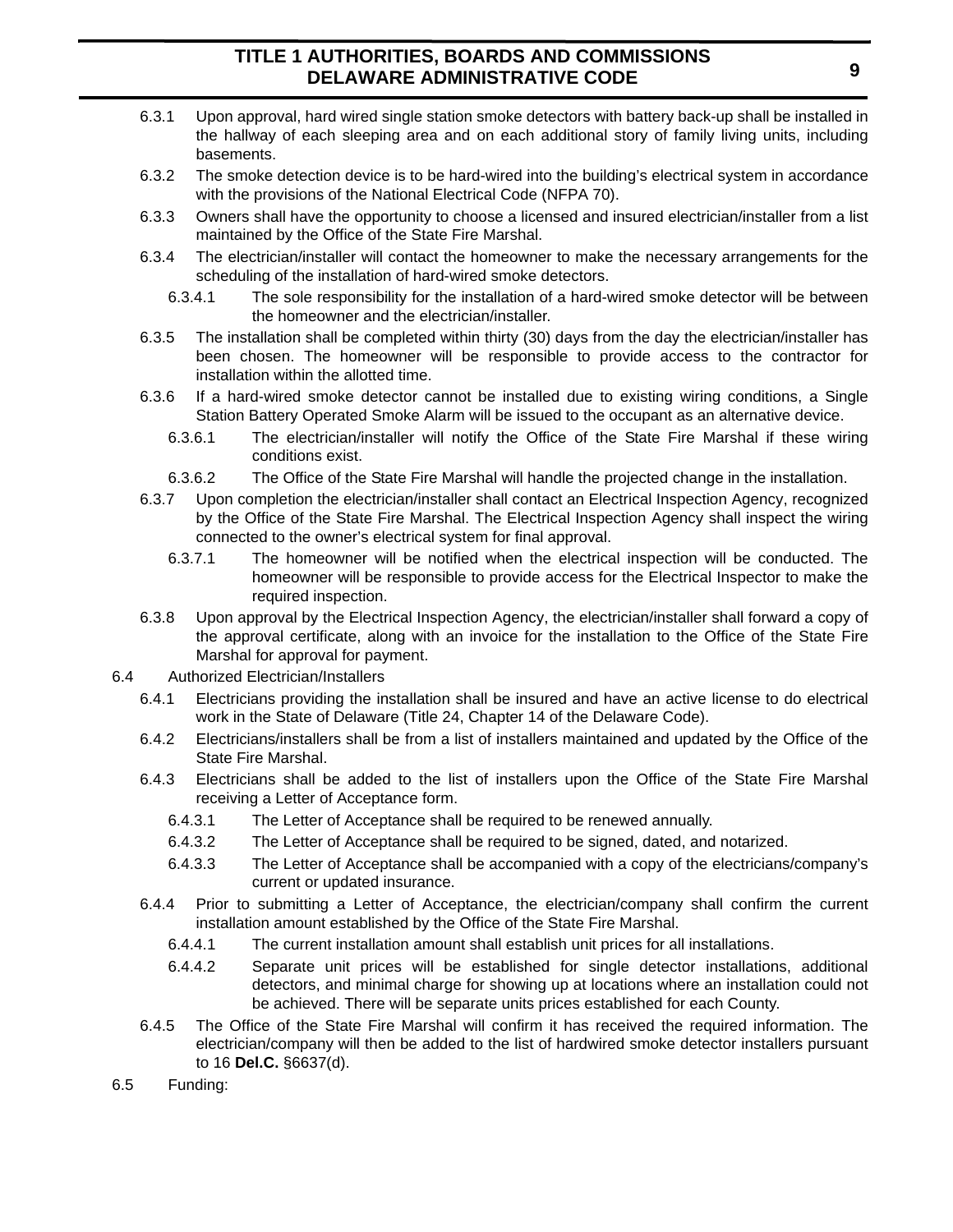- 6.5.1 Pursuant to 16 **Del.C.** §6637(b), a special fund of the State has been created and is known as the "Delaware Fire Detection Fund
- 6.5.2 Pursuant to 16 **Del.C.** §6637(b), all moneys, including gifts, bequests, grants or other funds from private or public sources specifically designated for the Delaware Fire Detection Fund shall be deposited or transferred to the Fire Detection Fund. Moneys in the Delaware Fire Detection Fund may be saved and deposited in an interest bearing savings or investment account.
- 6.5.3 Pursuant to 16 **Del.C.** §6637(c), moneys from the Delaware Fire Detection Fund shall be expended for the purpose of providing hard-wired smoke detectors with battery back up to Delaware residences lacking smoke detection devices.
- 6.5.4 Pursuant to 16 **Del.C.** §6637(c), any moneys received from State-appropriated funds shall only be used for owner-occupied residences.
- 6.5.5 Pursuant to 16 **Del.C.** §6637(c), any moneys derived from private sources may be used for any Delaware residences.

### **14 DE Reg. 1045 (04/01/11)**

### **19 DE Reg. 843 (03/01/16)**

### **Chapter 5 Outdoor Tire Storage and Disposal Sites**

### **1.0 General.**

1.1 Purpose. To establish the minimum fire protection requirements for outdoor tire storage and disposal sites.

**Note:** Fire experience in outdoor storage of tires reveals a number of concerns, including:

(a) The generation of large amounts of black smoke;

(b) The fact that the storage is often too close to buildings on the same or adjacent premises, which causes fires in these exposed buildings;

(c) The generation of oil during a fire where the oil contributes to the fire or where the runoff contaminates the surrounding area;

- (d) Delays in reporting fires; and
- (e) The lack of firefighting capabilities due to poor accessibility.

The fire hazards inherent in tire storage are best controlled by a positive fire prevention program that includes the objectives that a fire be contained to the pile of origin and that the exposures to other piles or associated structures be limited.

- 1.2 **Scope.** This Regulation addresses the criteria for the outdoor storage of more than 100 tires and all disposal sites. Indoor storage of tires shall be governed by the applicable standards, as adopted and/ or modified in these Regulations.
- 1.3 **Application.** The application of this Regulation pertains to all outdoor storage of tires and all disposal sites.
- 1.4 **Permit Required.** It shall be unlawful to store tires without first obtaining a permit in accordance with Regulation 701, Chapter 3.

### **16 DE Reg. 620 (12/01/12)**

### **19 DE Reg. 843 (03/01/16)**

### **2.0 Definitions.**

"**Aisle**". An accessible clear space between storage piles or groups of piles suitable for housekeeping operations, visual inspection of piling areas, and initial firefighting operations.

"**Clear Space**". Any area free of combustible materials. This does not preclude the storage of noncombustible materials that will not transmit an exposed fire.

"**Fire Lane**". A clear space suitable for firefighting access and operations by motorized fire apparatus. See also Regulation 705, Chapter 5.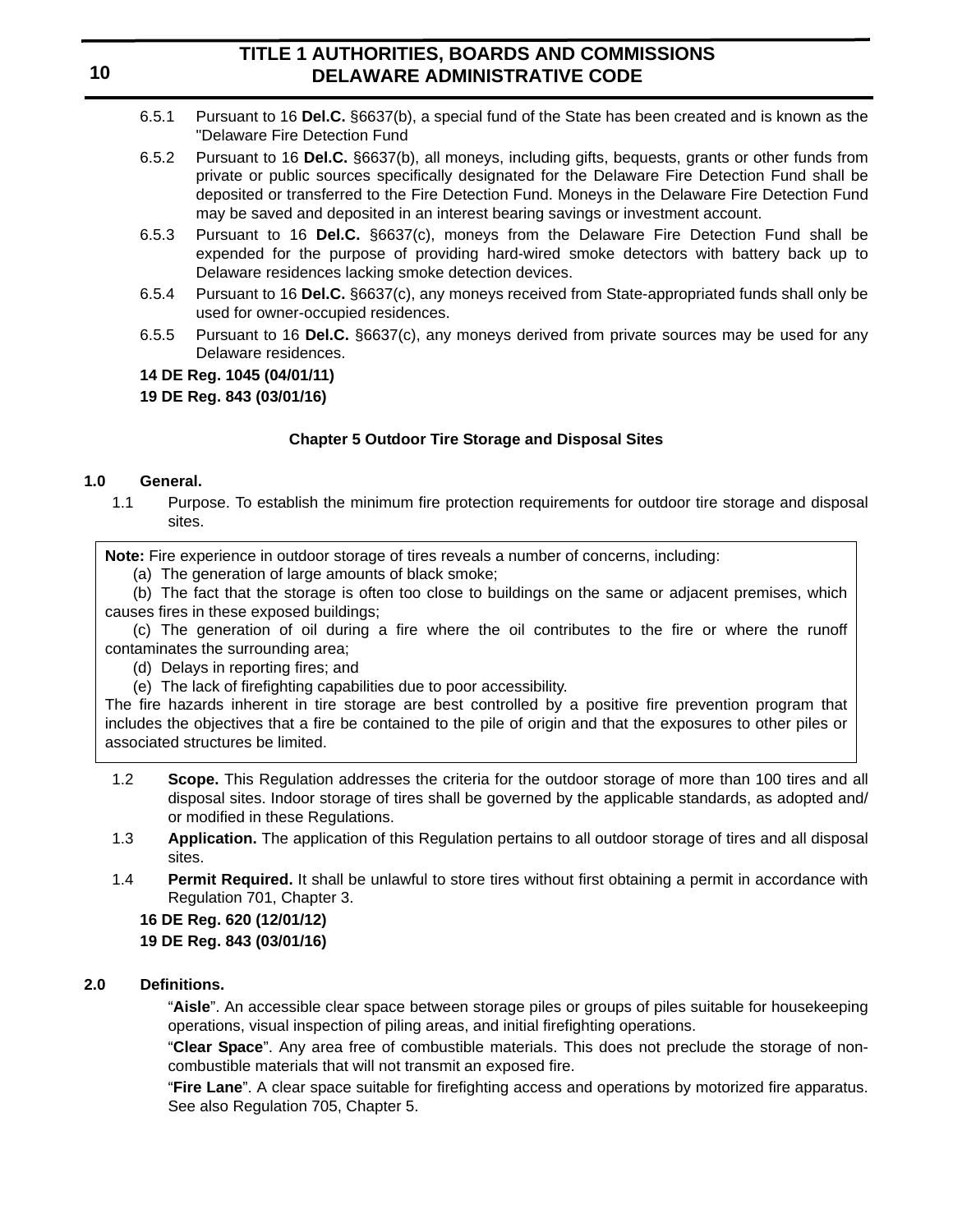"**Scrap Tire**". A tire that is no longer suitable for vehicular use.

"**Units (Equivalent Passenger)**". One average size passenger tire weighing approximately 25 pounds.

"**Yard**". The outdoor areas where tires and scrap tires are stored, and includes the entire area located inside the security fence.

### **3.0 Fire Prevention.**

- 3.1 The method of stacking shall be solid piles in an orderly manner and shall include:
	- 3.1.1 Fire lanes to separate piles and to provide access for effective firefighting operations; and
	- 3.1.2 Separation of yard storage from buildings and other exposures; and
	- 3.1.3 An effective fire prevention maintenance program including control of weeds, grass, and other combustible materials within the storage area; and
	- 3.1.4 Tire storage shall be on a level area.

**Note:** The fire hazard potential inherent in tire storage and disposal operations can best be controlled by a positive fire prevention program. Additionally, included should be consideration of topography, since oil accumulations or runoff can be expected in a fire condition.

3.2 Appropriate steps shall be taken to limit access to the tire storage area in accordance with §5.2 of this Chapter.

## **4.0 Exposure Protection.**

- 4.1 For 10,000 Units Or Less.
	- 4.1.1 Maximum pile height shall be 14 feet.
	- 4.1.2 Pile width and length shall not exceed 25 feet by 100 feet.
	- 4.1.3 Aisle width between piles shall be a minimum of 24 feet.
	- 4.1.4 The minimum distance between piles and buildings shall be 25 feet.
- 4.2 For More Than 10,000 Units.
	- 4.2.1 Maximum pile height shall be 20 feet.
	- 4.2.2 Pile width and length shall not exceed 50 feet by 100 feet.
	- 4.2.3 Aisle width between piles shall be a minimum of 24 feet.
	- 4.2.4 The minimum distance between piles and important buildings shall be 200 feet.
	- 4.2.5 If the minimum distance required in §4.2.4 cannot be provided, a Two Hour Rated Fire Wall (Class "B" Fire Barrier) shall be provided in accordance with Regulation 702, Chapter 2. This Two Hour Rated Wall shall be equal to or exceed the height of the pile(s).

## **5.0 General Fire Protection.**

- 5.1 General.
	- 5.1.1 Storage or handling of tires shall not be located so as to seriously expose adjoining or adjacent properties in the event of a fire.
	- 5.1.2 Weeds, grass, and similar vegetation shall be eliminated throughout the entire yard. Combustibles shall be removed as they accumulate.
	- 5.1.3 Smoking shall be prohibited within the tire storage area. Other types of potential ignition sources, such as cutting and welding, heating devices, and open fires, shall be prohibited.
	- 5.1.4 Suitable safeguards shall be provided to minimize the sparks from such equipment as refuse burners, boiler stacks, and vehicle exhaust.
- 5.2 Security Of Storage Yards.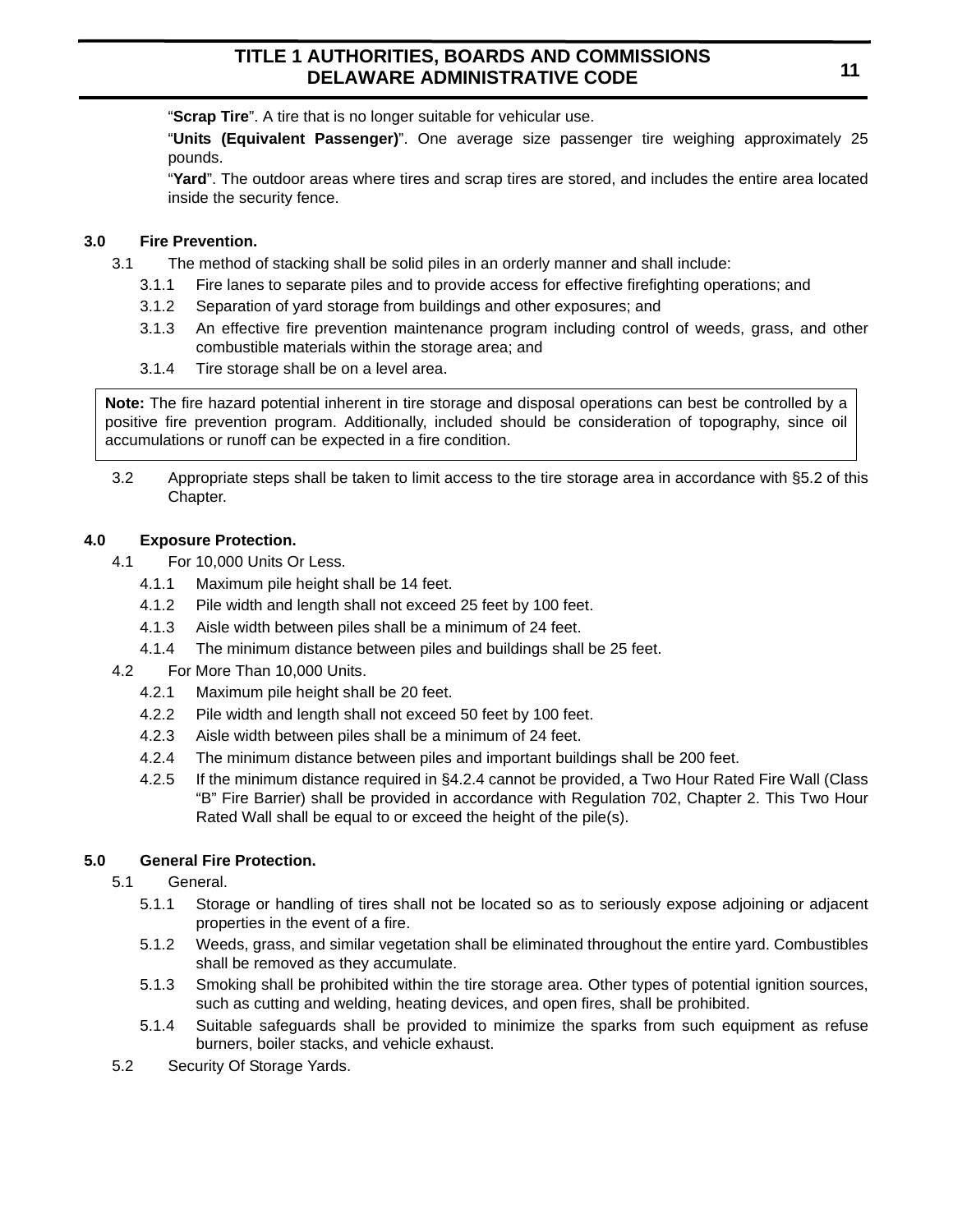- 5.2.1 A security fence shall be placed so as to completely enclose the yard containing outdoor tire storage. A minimum height of six feet of chain link, plus two strands of barbed wire shall be provided.
- 5.2.2 Access gate(s) shall be installed in accordance with the State Fire Marshal.
- 5.2.3 Twenty-four (24) hour per day manned security shall be provided to limit access and to provide for communications to the appropriate fire dispatch center.

## **EXCEPTION NO. 1: SITES STORING LESS THAN 10,000 UNITS.**

## **EXCEPTION NO. 2: WHEN THE STATE FIRE MARSHAL DETERMINES THAT IT IS NOT NECESSARY FOR SITES STORING MORE THAN 10,000 UNITS.**

5.2.4 Security lighting shall be provided with constant illumination of the yard during hours of darkness. **EXCEPTION NO. 1: SITES STORING LESS THAN 10,000 UNITS.**

# **EXCEPTION NO. 2: WHEN THE STATE FIRE MARSHAL DETERMINES THAT IT IS NOT NECESSARY FOR SITES STORING MORE THAN 10,000 UNITS.**

- 5.3 Storage Of Tires.
	- 5.3.1 Tires shall be placed on solid, level ground.
	- 5.3.2 The method of stacking shall be solid piles in an orderly manner.
	- 5.3.3 The yard shall be maintained free of other combustible materials and debris.
	- 5.3.4 A minimum of a 50 foot wide clear zone shall be established between the inside perimeter of the security fence and tire piles.
	- 5.3.5 Earthen or other suitable barriers of a minimum height of 30 inches shall be provided to contain the potential liquid products of combustion resulting from a fire to the pile of origin.

### **6.0 Water Supplies.**

- 6.1 A public or private water system shall be provided to supply a minimum of 1,000 gpm for a duration of three (3) hours for 10,000 units or less of tire storage.
- 6.2 A public or private water system shall be provided to supply a minimum of 2,000 gpm for a duration of three (3) hours for more than 10,000 units of tire storage.
- 6.3 Fire hydrants shall be located in accordance with the State Fire Marshal.
- 6.4 If there is a reliable source of water, such as a lake, stream, pond, or other body of water, in the vicinity of the tire storage area, a dry hydrant shall be provided, even if a public or private water system is provided.

### **7.0 Other.**

- 7.1 Bulldozers, front-end loaders, and similar equipment acceptable to the State Fire Marshal shall be available to move tires not yet involved in the fire, to create breaks in the tire pile, or to cover burning tires with soil.
- 7.2 Pre-emergency planning shall be made with the local fire department so that fire emergencies can be properly handled in the tire storage facility.

### **Chapter 6 Public Assembly**

### **1.0 General.**

- 1.1 **Purpose.** This Regulation is supplemental in nature and provides a method to reasonably maintain up to the maximum occupant load in places of assembly, as defined by the Life Safety Code, NFPA 101, as adopted and/or modified by these Regulations.
- 1.2 **Scope.** This Regulation establishes a point of primary entrance and exit to places of assembly that will be utilized to control the occupant load.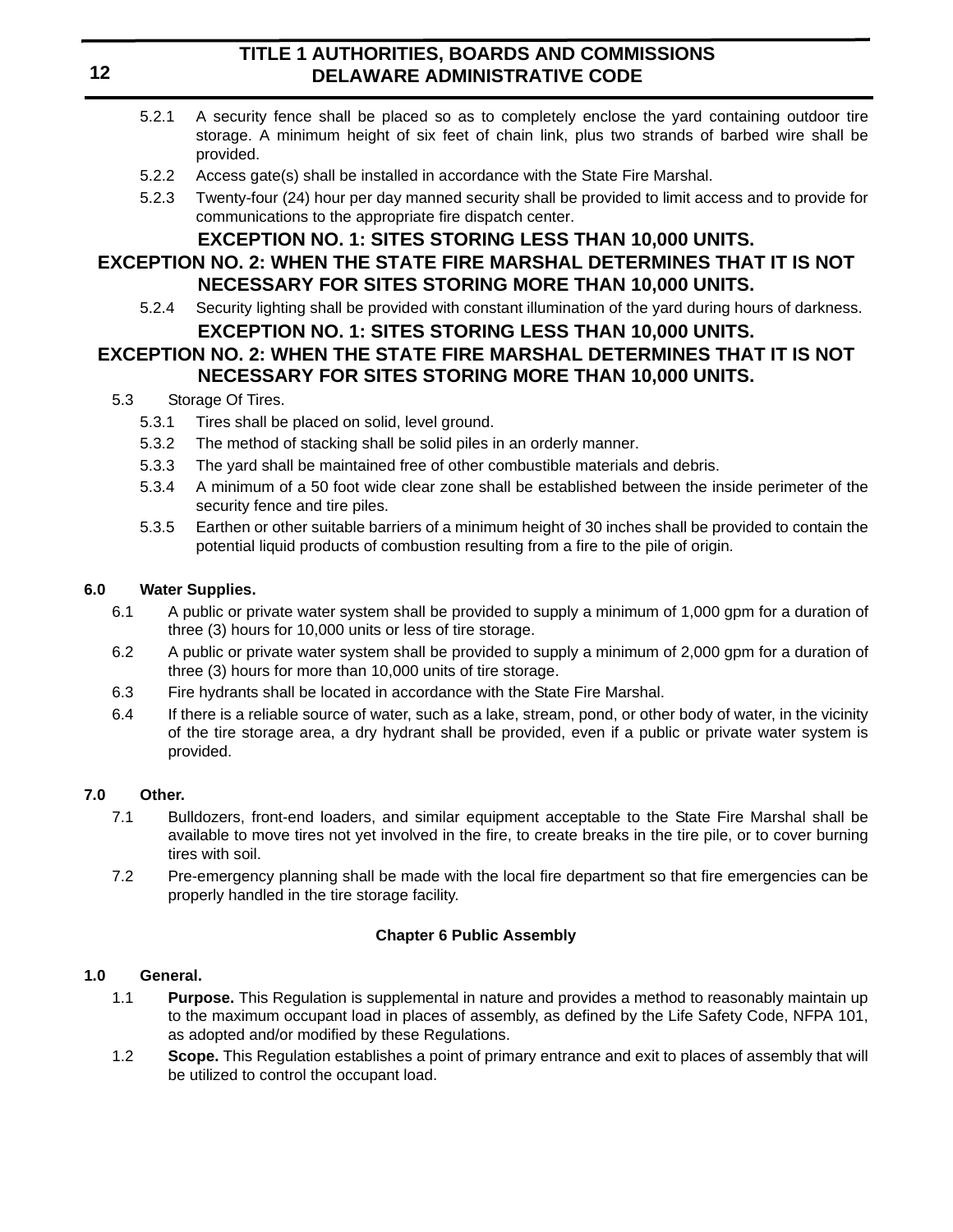1.3 **Application.** This Regulation applies to all places of assembly where the Office of the State Fire Marshal has established, posted, and recorded the maximum occupant load.

### **2.0 Primary Entrance/Exit Established.**

- 2.1 The primary entrance/exit shall be the main entrance/exit for the place of assembly, as established by the State Fire Marshal.
- 2.2 The primary entrance/exit shall be the main entrance/exit that accommodates one-half of the maximum occupant load of the place of assembly.

### **3.0 Method of Accounting For Occupant Load.**

- 3.1 Where, in the opinion of the State Fire Marshal, a place of assembly appears to be near or at the maximum occupant load, the State Fire Marshal may require that the owner of the place of assembly provide a method of accounting for the number of people that may be in the place of assembly at any given time.
- 3.2 Once the State Fire Marshal has identified a place of assembly to fall within the provisions of this Regulation, the owner must maintain the method of accounting for the occupant load for all hours of operation as established by the State Fire Marshal.
- 3.3 The method of accounting for occupant load shall be in place during such hours, as established by the State Fire Marshal, and shall be available at any time for inspection by the State Fire Marshal at the primary entrance/exit to the place of assembly.

### **Chapter 7 Haunted Houses**

### **1.0 General**

- 1.1 **Purpose**. To establish minimum life safety requirements for special amusement buildings known as Haunted Houses when used on a seasonal basis.
- 1.2 **Scope.** This Regulation may be utilized in the application for a permit for occupancies commonly known as Haunted Houses used on a seasonal basis. "Seasonal basis" in this Chapter shall mean operating and/or open to the public during either the Spring, Summer, Fall, or Winter, within a calendar year.

### 1.3 **Permit Required.**

- 1.3.1 Any person, partnership, association, organization, or corporation that desires to operate a haunted house shall apply to Office of the State Fire Marshal for a permit at least fifteen (15) days prior to the date of operating the attraction.
- 1.3.2 The State Fire Marshal shall not issue such permit until satisfied that all the following provisions of this Chapter are met.
- 1.4 Electrical Inspection
	- 1.4.1 All wiring shall be completed by a licensed electrician.
	- 1.4.2 A letter of approval of an electrical inspection as a temporary installation, issued by an electrical inspection agency, approved by the State Board of Electrical Examiners and recognized by the State Fire Marshal shall be filed with the Office of State Fire Marshal. The date of the electrical inspection shall be within the thirty (30) days prior to opening day.

### **16 DE Reg. 620 (12/01/12)**

### **2.0 Construction**

- 2.1 Haunted Houses shall only be allowed to operate on the level of exit discharge as well as one story above the level of discharge.
- 2.2 Occupants shall be prohibited from areas not on the level of exit discharge or the story above it. Provisions shall be made to physically bar occupants from entering areas not on the level of exit discharge and areas not open to the public.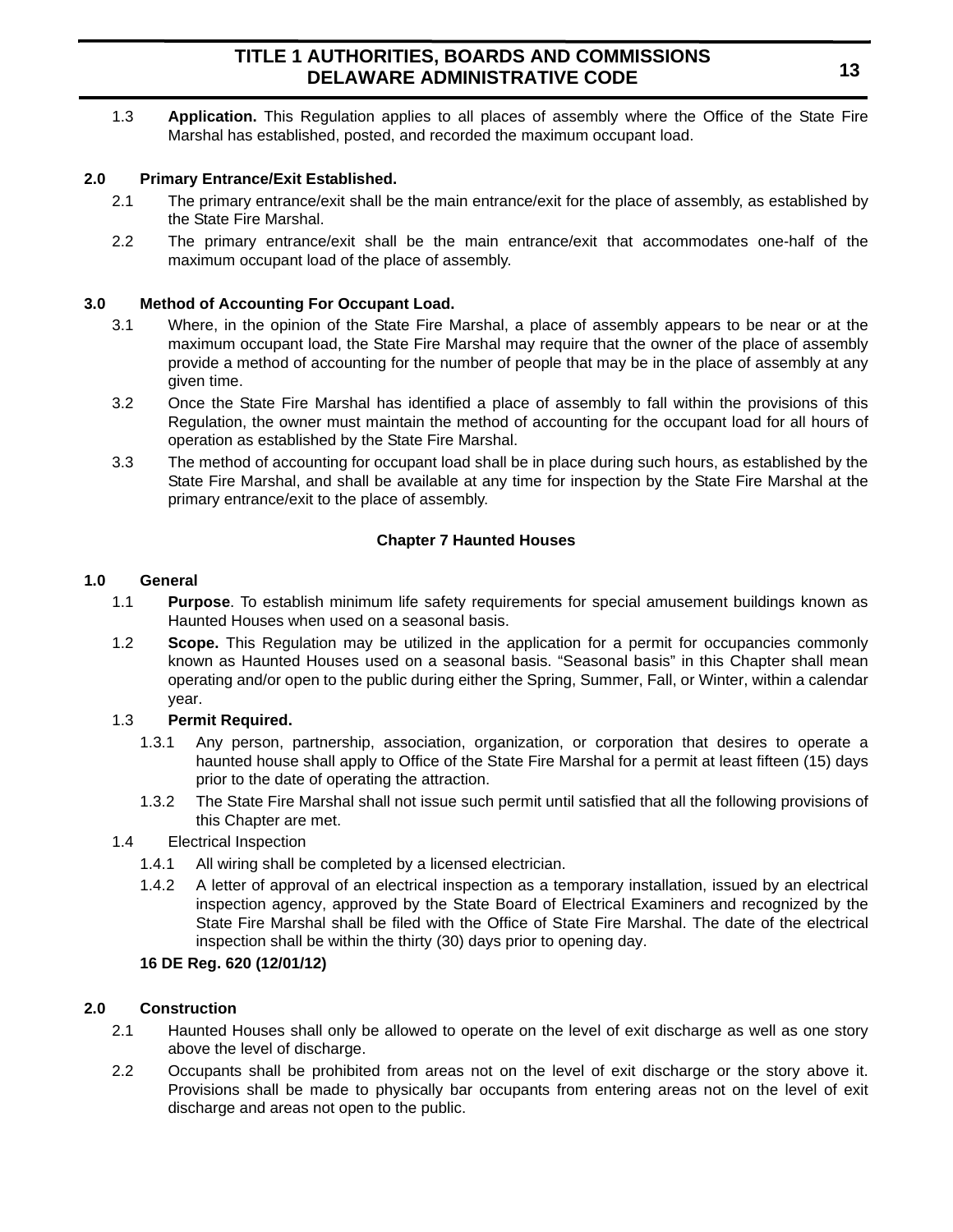- 2.3 Haunted houses shall not be allowed in windowless buildings.
- 2.4 Walls and windows may use ¼-inch plywood as covering (minimum standard). Walls are to consist of 3/8 inch plywood and/or drywall.
- 2.5 Foam rubber, urethane foam, or any other type of expanded combustible material known to burn readily shall not be permitted in the building. Black plastic (fire resistive only) or fire treated cloth may be used on walls.

### **3.0 Egress**

- 3.1 Occupant Load: The occupancy shall be limited to 25 persons, regardless if an attendant or a patron.
- 3.2 Exits
	- 3.2.1 There shall be a minimum of at least two exits from each floor or level. A window that leads to a 4 foot by 4-foot landing with a stairway shall be permitted.
	- 3.2.2 All exits doors shall swing in the direction of exit travel.
	- 3.2.3 Maximum travel distance from all areas of the building to an exit shall not exceed 75 feet.
- 3.3 Illumination: The State Fire Marshal may require on a case by case basis additional means for normal illumination.
- 3.4 Emergency Lighting: Emergency lighting shall be provided so that the floor level of all areas able to be occupied by the public is provided with minimum lighting in the event of loss of normal power
- 3.5 Exit Marking: All exits shall be provided with conspicuous, internally or externally illuminated standard EXIT signs. The exit signs shall also be provided to be illuminated in the emergency lighting mode so as to be readily visible even in the event of loss of normal power.

## **4.0 Protection**

- 4.1 Fire Extinguishers: At least one portable multi-purpose fire extinguisher, with a minimal rating of 2A:10BC, shall be provided and properly mounted in each room able to be occupied by the public and at each exit and entrance.
- 4.2 Smoke Alarms: Smoke alarms shall be located in all hallways, corridors, and rooms on all levels.
- 4.3 Public Address System: A public address system shall be provided throughout in order to notify occupants to evacuate.
- 4.4 Fire Company Stand-By
	- 4.4.1 Arrangements shall be made with the local fire company to have a stand-by crew provided on location during all hours that the haunted house is operating and/or open to the public.

## **EXCEPTION 1 FIRE COMPANY STAND-BY SHALL NOT BE REQUIRED IF BUILDING IS FULLY SPRINKLERED.**

4.4.2 The Stand-By detail shall consist of at least one standard pumper with its water supply being a minimum 1000 gallon, a crew of at least four, and two-way radio communication with the dispatch center.

## **5.0 Operating Controls**

- 5.1 Attendants:
	- 5.1.1 Attendants (Operators) of the attraction are responsible for general safety and good fire protection practices. Only individuals at least sixteen (16) years of age are to be attendants. An emergency action plan and critical assignments shall be reviewed with all attendants daily, prior to the hours of operation.
	- 5.1.2 At least one attendant shall be located at each exit and in each room larger than 200 square feet and capable of being occupied by the public.
	- 5.1.3 Each attendant shall be equipped with a standard battery-powered flashlight. A standard flashlight requires at least two Type-D dry cell batteries.